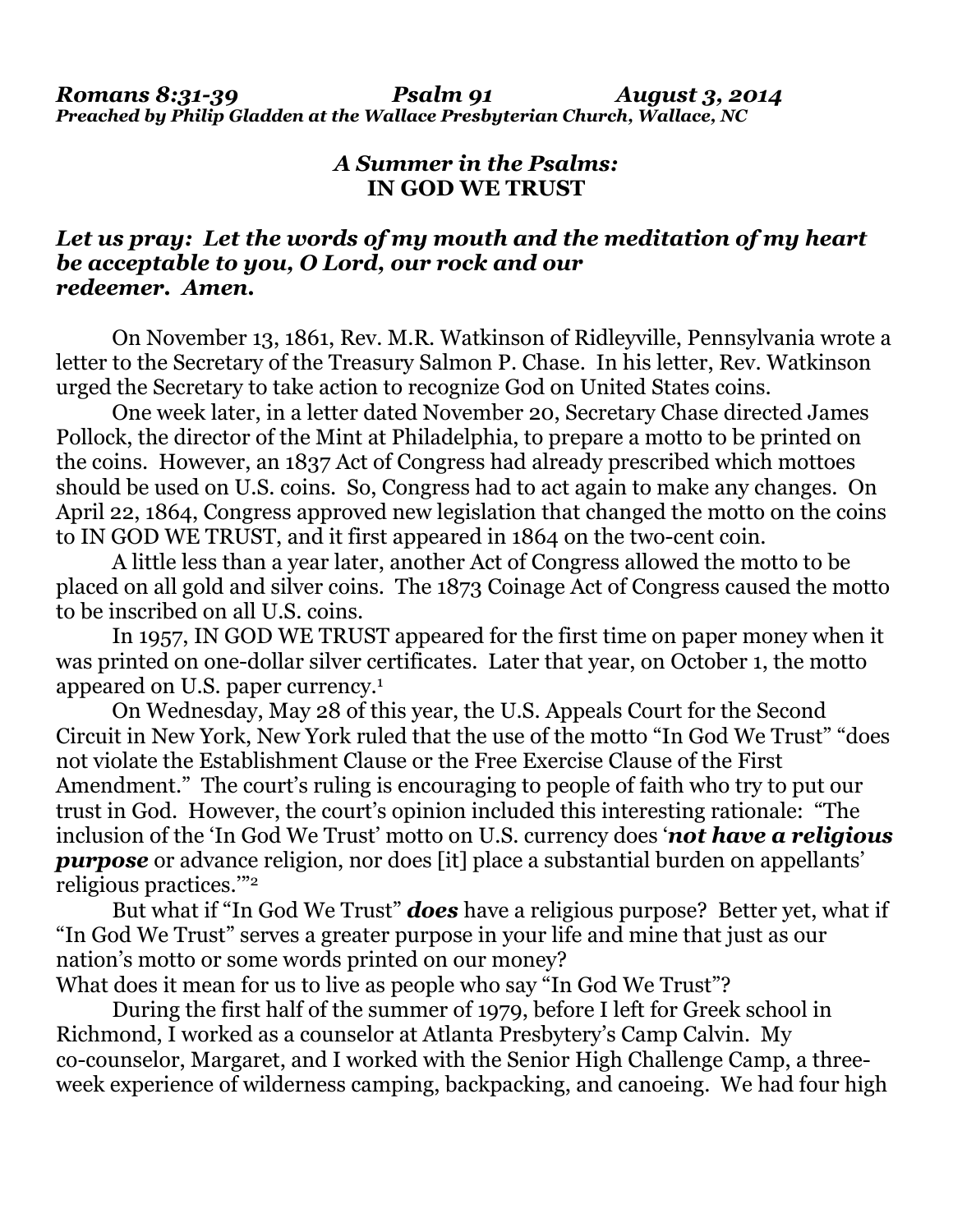school students in our group. During Week One we built our own campsite out in the Mowchuck area of Camp Calvin. We lived, worked, cooked, worshiped, and played together out in the woods. During Week Three we took some canoe trips and dismantled the campsite we had built. Week Two is the one I remember best.

 We hiked the entire Georgia section of the Appalachian Trail, 79 miles in a little less than seven days. We began at Springer Mountain which, depending on your point of view, is either the beginning or the end of the AT. Margaret and I had carefully plotted out our daily hikes. We knew how far we had to walk each day to get to the next shelter before nightfall. Of course, it's always hard to factor in all of the things that can slow you down on the trail. For example, there was the time we met three guys straight out of central casting of "Deliverance." They just appeared out of nowhere, out in the middle of nowhere. They didn't have any backpacks or camping equipment, except for a handax, which one of them kept slapping in his hand. When they asked us where we were headed and we told them the name of the shelter, one of them said, "Not today you ain't!" I was sure we were going to die. It turns out they didn't think we could hike that far before dark. Well, we made it to the shelter with plenty of time to spare. Maybe we had some extra motivation on the trail that afternoon!

 All along the trail, Margaret and I would encourage our campers to keep walking and not to be discouraged. We held out in front of them the promise of a shelter at the end of the day — a place to rest, a place to relax, a place where we could get some water, a place of relative security. Of course, a shelter along the Appalachian Trail isn't very fancy. It is usually a three-walled wooden lean-to with a roof and a wooden platform to sleep on. But after walking ten or twelve miles with a full backpack, the shelter looked pretty good at the end of the day. And the next day, as we started out on the trail again, we knew that shelter was waiting for us up ahead.

 The psalmist writes, "You who live in the shelter of the Most High, who abide in the shadow of the Almighty, will say to the Lord, 'My refuge and my fortress; my God, in whom I trust.'" The promise of God's shelter has encouraged people to keep walking and not to be discouraged. The promise of God's shelter looks pretty good when you're walking through life with a load of burdens on your back.

 When the United States entered World War II in 1941, the actor, Jimmy Stewart, enlisted in the Army Air Corps and prepared to be shipped overseas. His father, Alex, was a veteran of the Spanish-American War and knew well the dangers his son would probably face. When it was time for Jimmy to leave home, his father was so overcome with emotion he was unable to put his love and concern into words. So, he wrote his son a note. After he shipped out, Jimmy Stewart opened the note and read these words from his father:

*My dear Jimmy boy. Soon after you read this letter, you will be on your way to the worst sort of danger. Jim, I'm banking on the enclosed copy of the 91st Psalm. The thing that takes the place of fear and worry is the promise of these words. I am staking my faith on these words. I feel sure that God will lead you through this mad*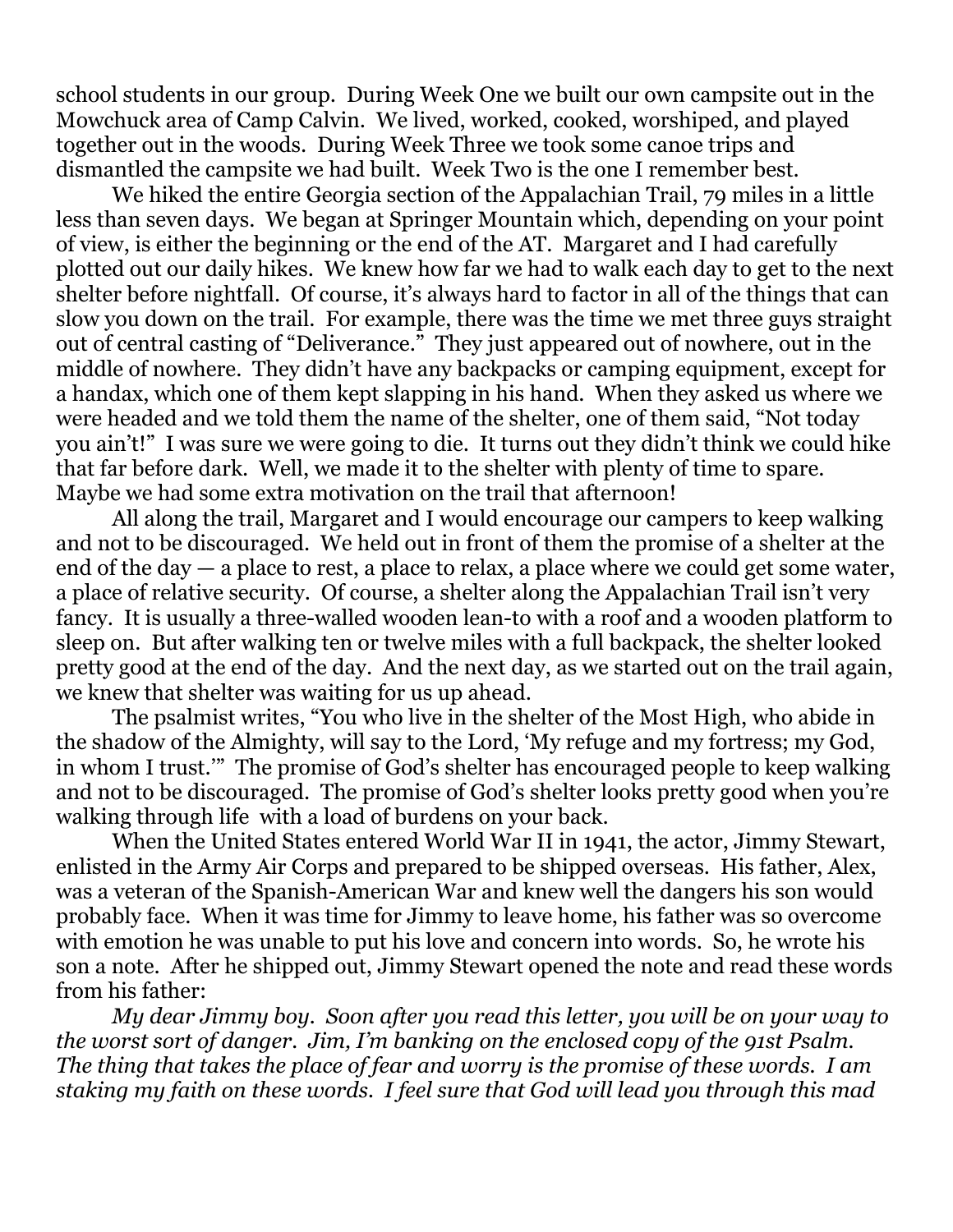*experience. I can say no more. I only continue to pray. Goodbye, my dear. God bless you and keep you. I love you more than I can tell you. Dad.* 

Jimmy Stewart flew in twenty combat missions. He kept his father's note and the copy of Psalm 91, which soon became tattered and worn, throughout his tour of duty. He said that, during the height of battle, he learned to lean on the psalm, especially verses 1 & 2, where God is described as refuge and a fortress. When he returned home from the war, Jimmy Stewart told his father, "What a promise for an airman. I placed in His hands the squadron I would be leading. And, as the psalmist promised, I felt myself borne up."

 In 1854, Rev. Charles Haddon Spurgeon was called to be the pastor of a church in London. Shortly after he became pastor, London experienced a major cholera epidemic. So many people were dying, Rev. Spurgeon was conducting funerals on a daily basis. Exhausted from grieving and overwork, discouraged by the extent of the epidemic, he soon became frightened, weakened, and vulnerable to the disease. He said, "I became weary in body and sick at heart. My friends seemed to be falling one by one, and I felt that I was sickening like those around me."

 One day, as Rev. Spurgeon was going home after yet another funeral, he walked by a shoemaker's shop. He noticed in the shop window a flyer with these words from Psalm 91: "You will not fear the terror of the night… nor the pestilence that stalks in the darkness, nor the plague that destroys at midday. A thousand may fall at your die, ten thousand at your right hand, but it will not come near you."

 The sign in the shop window made a difference for the disheartened minister. He wrote, "The effect upon my heart was immediate. I felt secure, refreshed, girt with immortality. I went on with my visitation of the dying in a calm and peaceful spirit; I felt no fear of evil and I suffered no harm. The providence which moved the tradesman to place those verses in his window I gratefully acknowledge, and in the remembrance of its marvelous power, I adore the Lord, my God."3

Rip Psalm 91:9-10 out of context — "Because you have made the Lord your refuge, the Most High your dwelling place, no evil shall befall you, no scourge come near your tent" — and God's promise becomes nothing more than a good luck charm or, even worse, a denial of the way life is, even for people of faith.

 Jimmy Stewart carried his dad's note and a copy of Psalm 91 with him, but he still had to fly twenty dangerous combat missions. The war didn't miraculously end. The anti-aircraft flak didn't stop threatening his plane. Still, he said, "I felt myself borne up."

 Rev. Spurgeon saw a sign with Psalm 91:1-2 printed on it. The cholera epidemic didn't miraculously end. His friends and church members didn't suddenly quit dying from the disease. But he was able to keep on visiting his dying parishioners "in a calm and peaceful spirit."

 "Just put your faith in Jesus Christ and nothing bad will ever happen in your life again!" Sometimes you hear that message, either directly or implied. But it's bad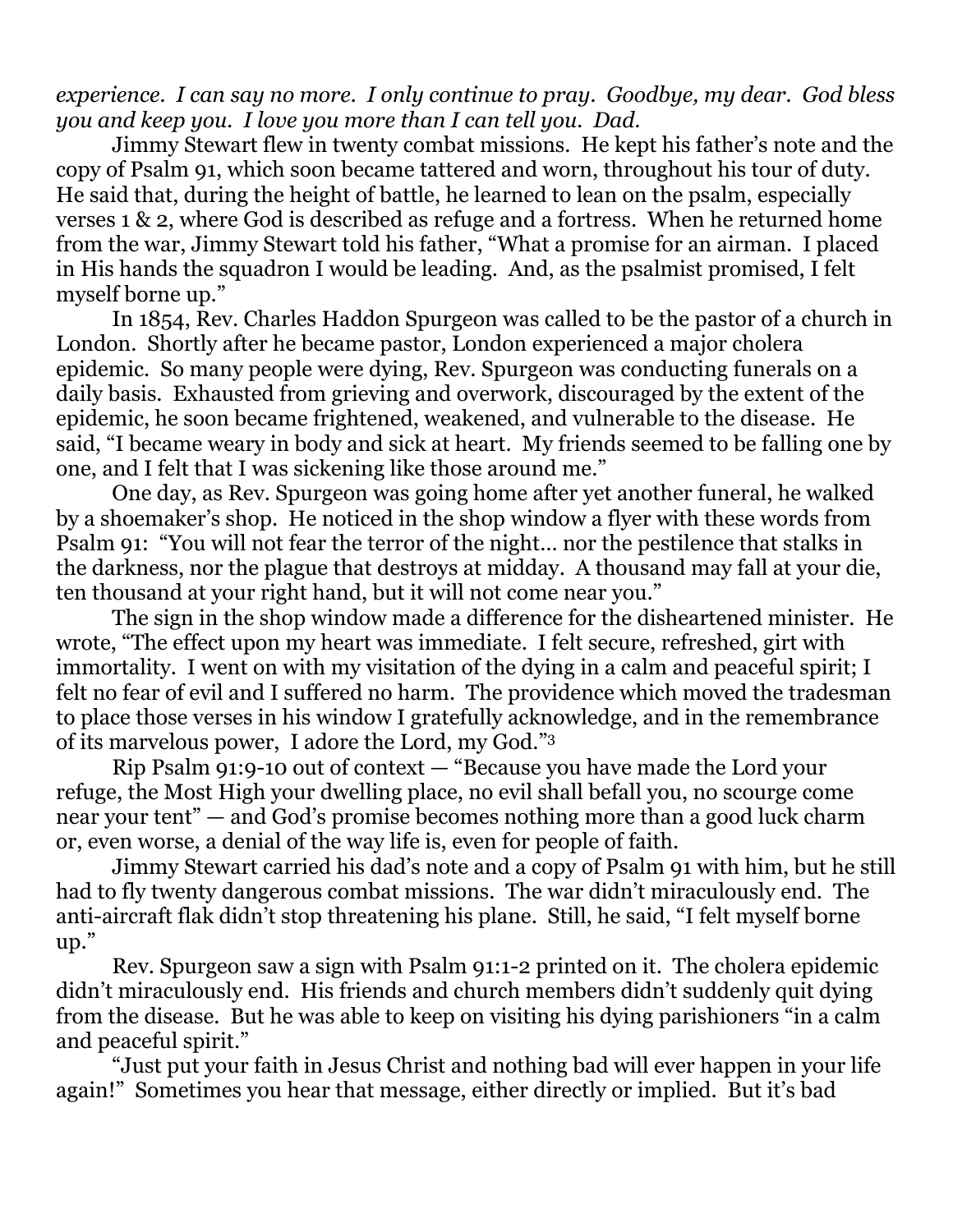theology and not biblical at all. I have never been able to find in the Bible — Old or New Testament — any place where God promises that, if we have faith in him through Jesus Christ, all of our problems will magically disappear. That's not the gospel. Instead, listen to what Jesus asked of our heavenly Father when he prayed for his disciples (which includes you and me): "I am not asking you to take them out of the world, but I ask you to protect them from the evil one." (John 17:15)

 Sickness and suffering and war and terror and sorrow are not evidence of God's absence from our lives or God's weakness in the world. On the contrary, they are evidence of the presence of sin and the brokenness of the world in which we live. To claim God is our shelter from the stormy blast is not to be naive in the face of the nittygritty realities of life. It is a statement of faith and of trust that, in spite of "the terror of the night, the arrow that flies by day, the pestilence that stalks in the darkness, or the destruction that wastes at noonday," we believe in God's promises of shelter, of protection, and of rescue. Perhaps the most powerful "YES" of God's promise is not God delivering us *from* the storm, but giving us shelter and being with us *through*  the storm, whatever form that storm may take in our lives. Psalm 91:15 says, "I will be with them in trouble."

 There may be no more soaring, life-giving, and comforting words in the Bible than Romans 8:31-39. They could be called the apostle Paul's commentary on Psalm 91. In the same way, we might say that the life, death, and resurrection of our Lord Jesus Christ are God's commentary on and "YES" to Psalm 91 and our lives. "If God is for us, who is against us? He who did not withhold his own Son, but gave him up for all of us, will he not with him also give us everything else?"

 These words of encouragement do not turn a blind eye to the way life is. "Who will separate us from the love of Christ? Will hardship, or distress, or persecution, or famine, or nakedness, or peril, or sword?"

 "No, in all these things we are more than conquerors through him who loved us. For I am convinced that neither death, nor life, nor angels, nor rulers, nor things present, nor things to come, nor powers, nor height, nor depth, nor anything else in all creation, will be able to separate us from the love of God in Christ Jesus our Lord." (Romans 8:31-32, 35, 37-39)

 Martin Luther wrote thirty-six hymns. Our opening hymn, "A Mighty Fortress Is Our God," is his most well-known. The hymn is based on Psalm 46, not Psalm 91. However, the two hymns are almost twins in the way they affirm God's promised shelter and protection. It is said that Luther sang his hymn every day. According to one history of hymns, there are at least seven theories on the time and circumstances in which Luther wrote the hymn. A number of historians have concluded Luther wrote the hymn in October 1527, as the plague was approaching.4

 Martin Luther's great hymn and his great faith in God did not stop "the flood of mortal ills prevailing." But, in the spirit of Psalm 91 and Paul's words from Romans 8, and as something of a commentary on Psalm 91, Luther's majestic words of hope and encouragement and comfort can hardly be improved upon: